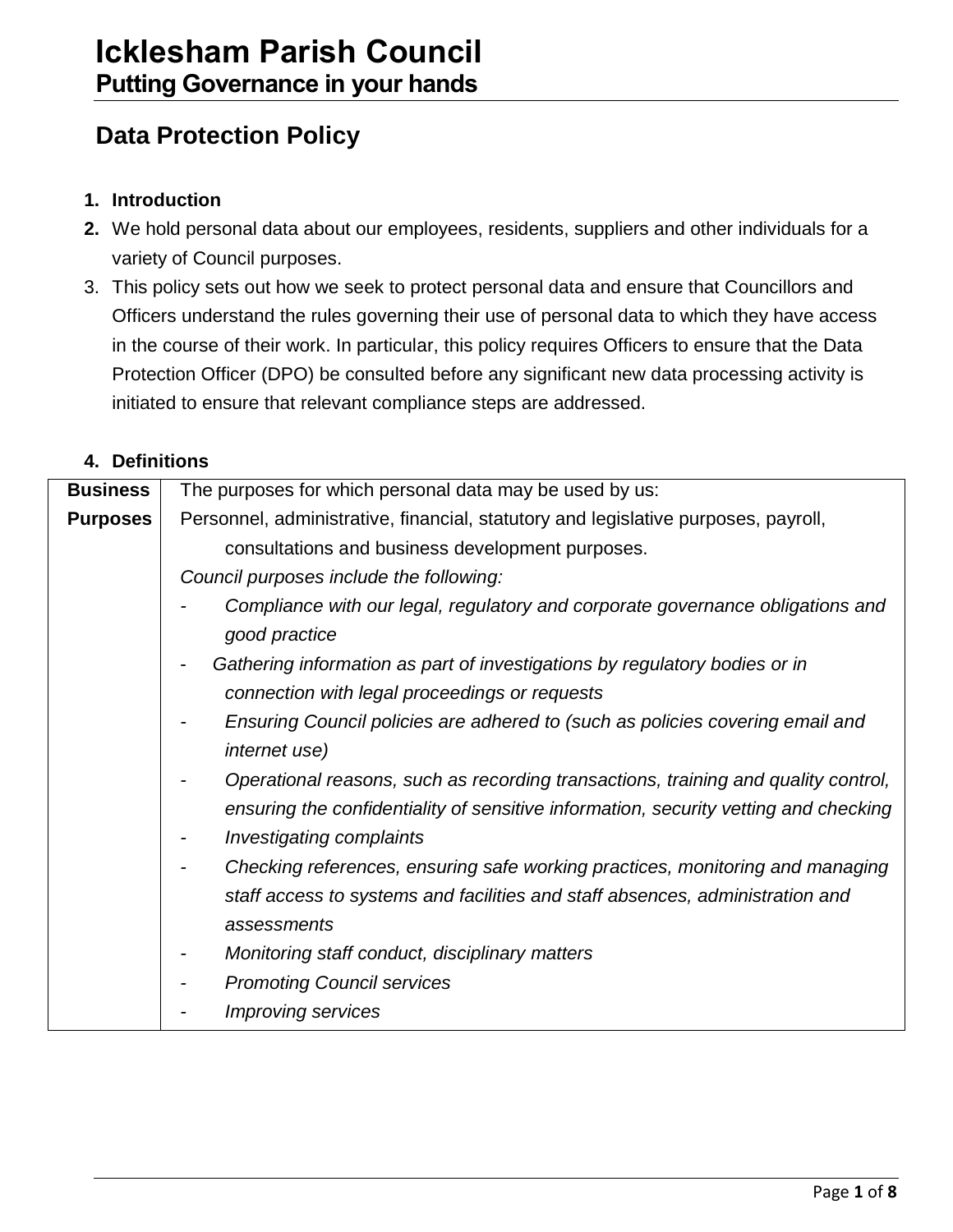| <b>Personal</b> | Information relating to identifiable individuals, such as job applicants, current and         |  |  |
|-----------------|-----------------------------------------------------------------------------------------------|--|--|
| data            | former employees, agency, contract and other staff, clients, suppliers and                    |  |  |
|                 | marketing contacts, members of the public, Council service users, residents,                  |  |  |
|                 | market traders, hirers, correspondents                                                        |  |  |
|                 | Personal data we gather may include: individuals' contact details, educational                |  |  |
|                 | background, financial and pay details, details of certificates and diplomas,                  |  |  |
|                 | education and skills, marital status, nationality, job title, and CV, contact details,        |  |  |
|                 | correspondence, emails, databases, council records                                            |  |  |
| Sensitive       | Personal data about an individual's racial or ethnic origin, political opinions, religious or |  |  |
| personal        | similar beliefs, trade union membership (or non-membership), physical or mental               |  |  |
| data            | health or condition, criminal offences, or related proceedings—any use of                     |  |  |
|                 | sensitive personal data should be strictly controlled in accordance with this policy.         |  |  |

# **5. Scope**

This policy applies to all councillors and staff. You must be familiar with this policy and comply with its terms.

This policy supplements our other policies relating to internet and email use. We may supplement or amend this policy by additional policies and guidelines from time to time. Any new or modified policy will be circulated to staff before being adopted.

Who is responsible for this policy?

We have appointed the Local Council Public Advisory Service as our Data Protection Officer; they have overall responsibility for the day-to-day implementation of this policy.

# **6. Our procedures**

Fair and lawful processing

We must process personal data fairly and lawfully in accordance with individuals' rights. This generally means that we should not process personal data unless the individual whose details we are processing has consented to this happening.

# **The Data Protection Officer's responsibilities:**

- Keeping the Council updated about data protection responsibilities, risks and issues
- Reviewing all data protection procedures and policies on a regular basis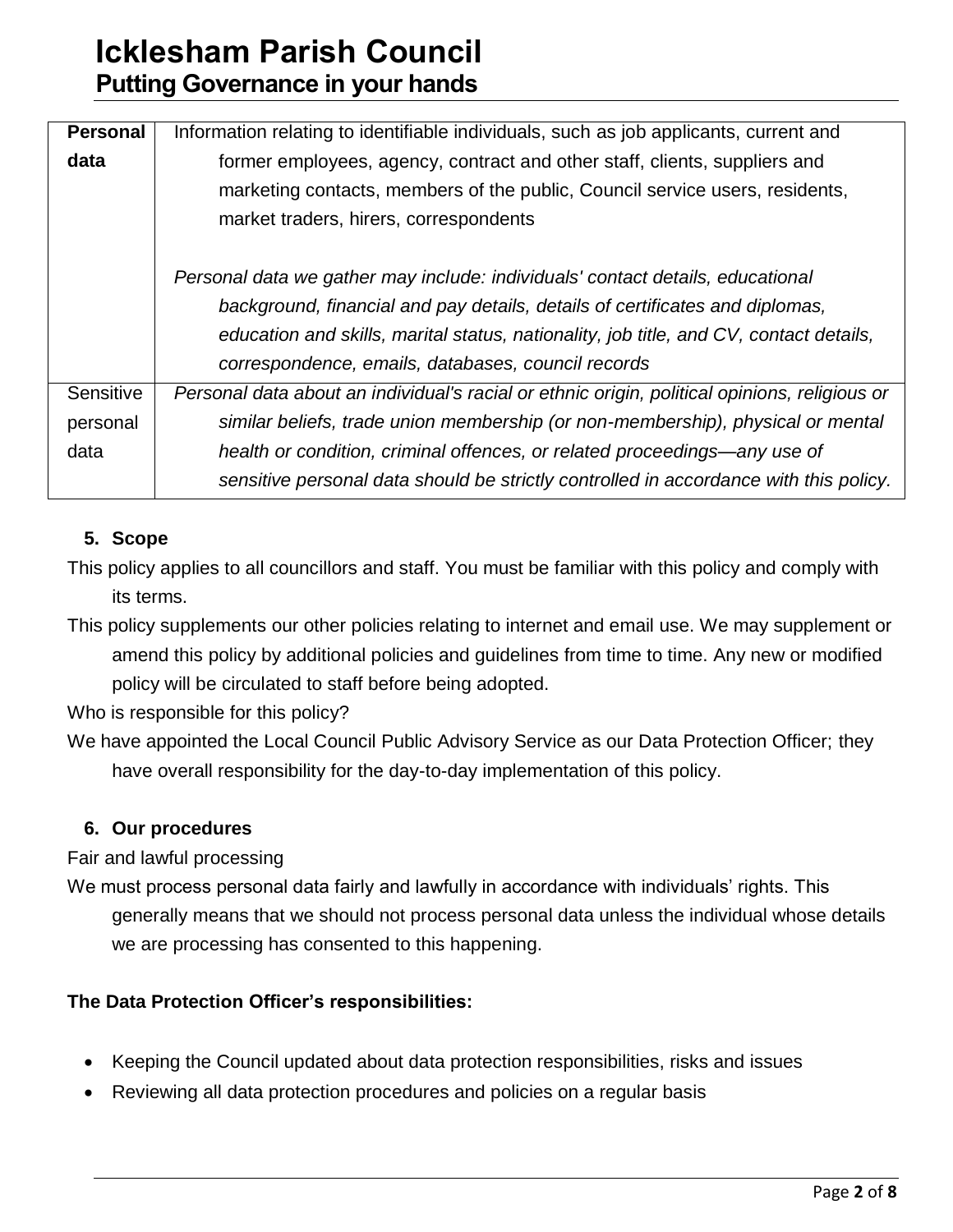- Assisting with data protection training and advice for all staff members and those included in this policy
- Answering questions on data protection from staff, council members and other stakeholders
- Responding to individuals such as members of the public, service users and employees who wish to know which data is being held on them by Icklesham Parish Council
- Checking and approving with third parties that handle the council's data any contracts or agreement regarding data processing

Responsibilities of the IT Manager (Clerk and Deputy Clerk)

- Ensure all systems, services, software and equipment meet acceptable security standards
- Checking and scanning security hardware and software regularly to ensure it is functioning properly
- Researching third-party services, such as cloud services the company is considering using to store or process data

Responsibilities of the Officers

- Approving data protection statements attached to emails and other marketing copy
- Addressing data protection queries from clients, target audiences or media outlets
- Coordinating with the DPO to ensure all marketing initiatives adhere to data protection laws and the company's Data Protection Policy

## **The processing of all data must be:**

- Necessary to deliver our services
- In our legitimate interests and not unduly prejudice the individual's privacy
- In most cases this provision will apply to routine business data processing activities.

Our Terms of Business contains a Privacy Notice relating to on data protection.

The notice:

- Sets out the purposes for which we hold personal data on customers, employees, residents and service users
- Highlights that our work may require us to give information to third parties such as expert witnesses and other professional advisers
- Provides that service users and correspondents have a right of access to the personal data that we hold about them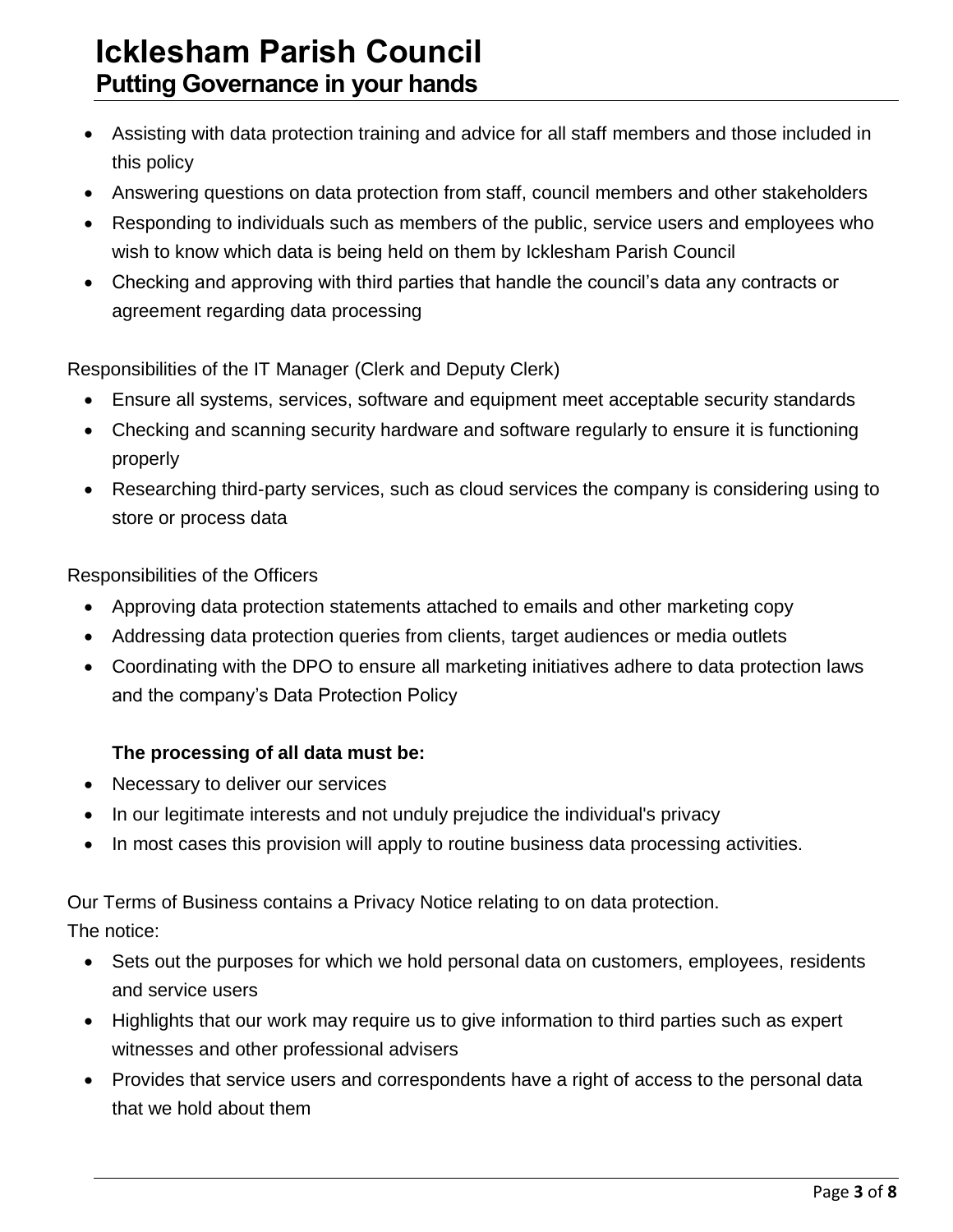### **Sensitive personal data**

In most cases where we process sensitive personal data we will require the data subject's *explicit* consent to do this unless exceptional circumstances apply, or we are required to do this by law (e.g. to comply with legal obligations to ensure health and safety at work, comply with burial legislation and allotment legislation). Any such consent will need to clearly identify what the relevant data is, why it is being processed and to whom it will be disclosed.

#### **Accuracy and relevance**

- We will ensure that any personal data we process is accurate, adequate, relevant and not excessive, given the purpose for which it was obtained. We will not process personal data obtained for one purpose for any unconnected purpose unless the individual concerned has agreed to this or would otherwise reasonably expect this.
- Individuals may ask that we correct inaccurate personal data relating to them. If you believe that information is inaccurate you should record the fact that the accuracy of the information is disputed and inform the DPO, The Local Council Public Advisory Service.

#### **Your personal data**

You must take reasonable steps to ensure that personal data we hold about you is accurate and updated as required. For example, if your personal circumstances change, please inform the officers so that they can update your records.

#### **Data security**

You must keep personal data secure against loss or misuse. Where other organisations process personal data as a service on our behalf, the DPO will establish what, if any, additional specific data security arrangements need to be implemented in contracts with those third party organisations.

#### **Storing data securely**

- In cases when data is stored on printed paper, it should be kept in a secure place where unauthorised personnel cannot access it
- Printed data should be shredded when it is no longer needed
- Data stored on a computer should be protected by strong passwords that are changed regularly. We encourage all staff to use a [password manager](http://cybersecurityzen.com/cybersecurity/keep-data-safe-rise-password-managers-1654/) to create and store their passwords.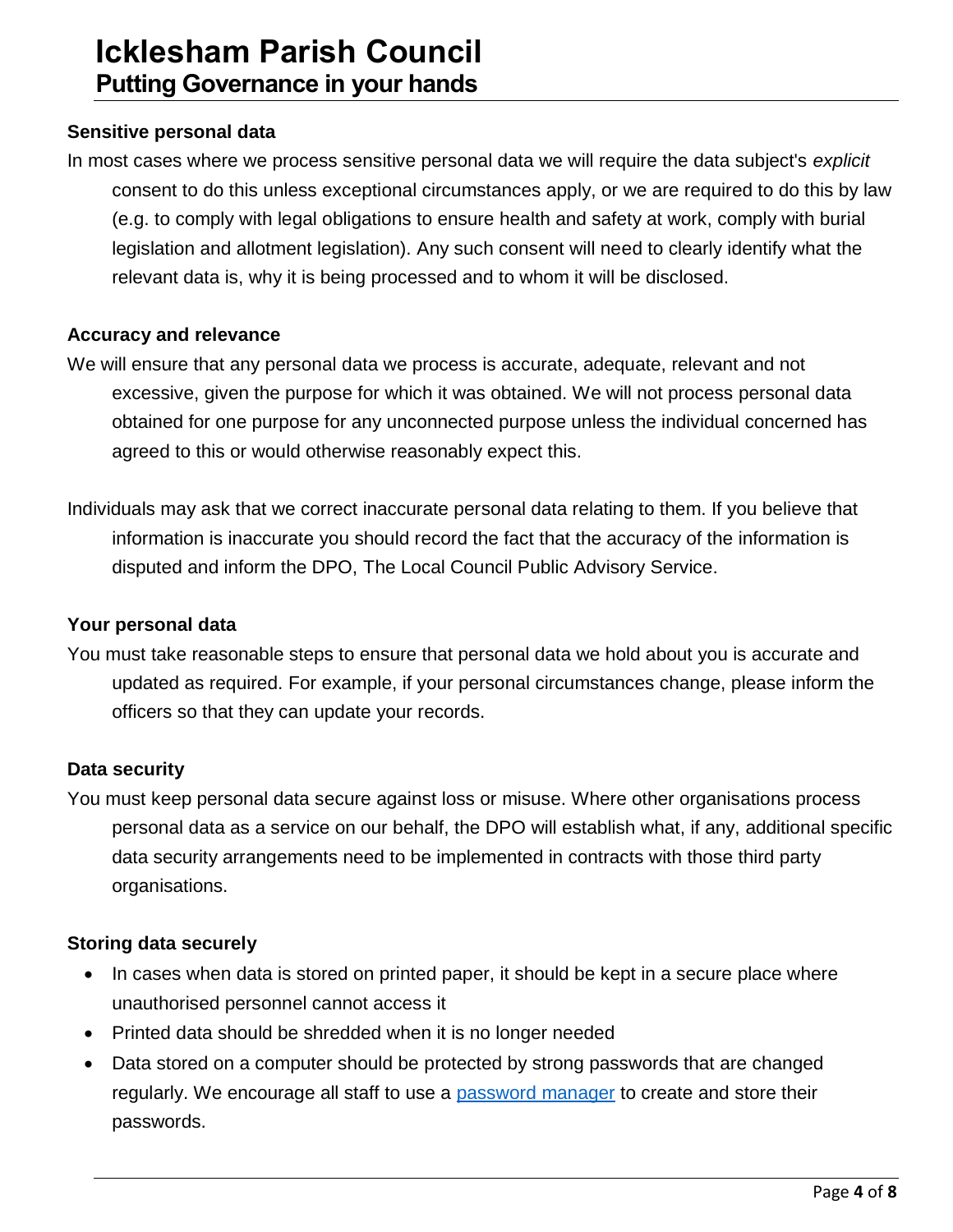- Data stored on CDs or memory sticks must be locked away securely when they are not being used
- The DPO must approve any cloud used to store data
- Servers containing personal data must be kept in a secure location, away from general office space
- Data should be regularly backed up in line with the council's backup procedures
- Data should never be saved directly to mobile devices such as laptops, tablets or smartphones
- All servers containing sensitive data must be approved and protected by security software and strong firewall.

# **Data Retention**

We must retain personal data for no longer than is necessary. What is necessary will depend on the circumstances of each case, taking into account the reasons that the personal data was obtained, but should be determined in a manner consistent with our data retention guidelines.

# **7. Subject Access Requests**

Please note that under the Data Protection Act 1998, individuals are entitled, subject to certain exceptions, to request access to information held about them.

- If you receive a subject access request, you should refer that request immediately to the DPO. Who may ask you to help us comply with those requests.
- Please contact the Data Protection Officer if you would like to correct or request information that we hold about you. There are also restrictions on the information to which you are entitled under applicable law.

# **Processing data in accordance with the individual's rights**

- You should abide by any request from an individual not to use their personal data for direct marketing purposes and notify the DPO about any such request.
- Do not send direct marketing material to someone electronically (e.g. via email) unless you have an existing business relationship with them in relation to the services being marketed.
- Please contact the DPO for advice on direct marketing before starting any new direct marketing activity.

# **Training**

All staff will receive training on this policy. New joiners will receive training as part of the induction process. Further training will be provided at least every two years or whenever there is a substantial change in the law or our policy and procedure.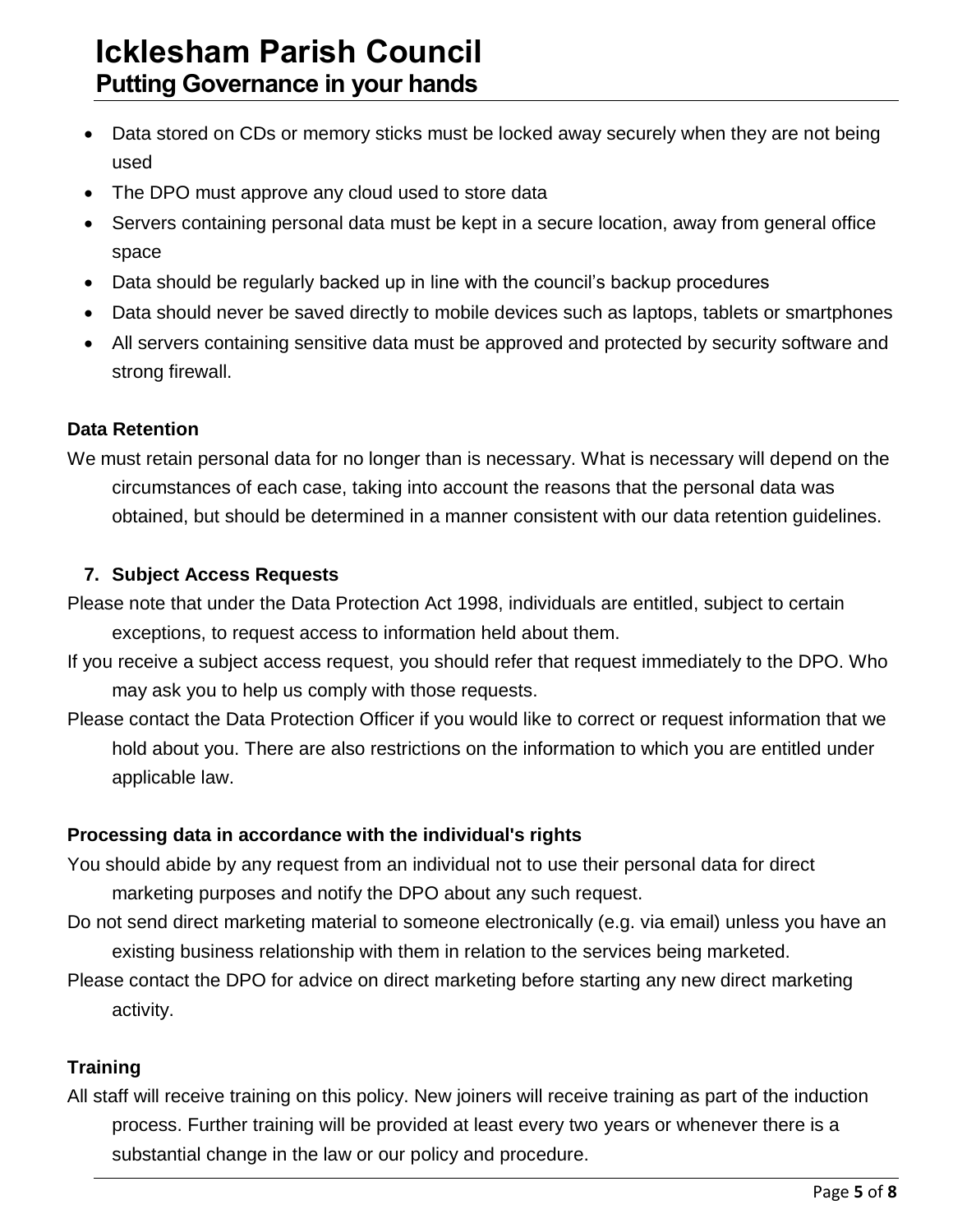Training is provided through an in-house seminar on a regular basis. It will cover:

- The law relating to data protection
- Our data protection and related policies and procedures.

Completion of training is compulsory.

# **8. GDPR and Data Protection Act Provisions**

Where not specified previously in this policy, the following provisions will be in effect on or before 25 May 2018.

Privacy Notice - transparency of data protection

Being transparent and providing accessible information to individuals about how we will use their personal data is important for our organisation. The following are details on how we collect data and what we will do with it:

| What information is being collected?     |  |
|------------------------------------------|--|
| Who is collecting it?                    |  |
| How is it collected?                     |  |
| Why is it being collected?               |  |
| How will it be used?                     |  |
| Who will it be shared with?              |  |
| Identity and contact details of any data |  |
| controllers                              |  |
| <b>Retention period</b>                  |  |

# **Conditions for processing**

We will ensure any use of personal data is justified using at least one of the conditions for processing and this will be specifically documented. All staff who are responsible for processing personal data will be aware of the conditions for processing. The conditions for processing will be available to data subjects in the form of a privacy notice.

## **Justification for personal data**

We will process personal data in compliance with all six data protection principles.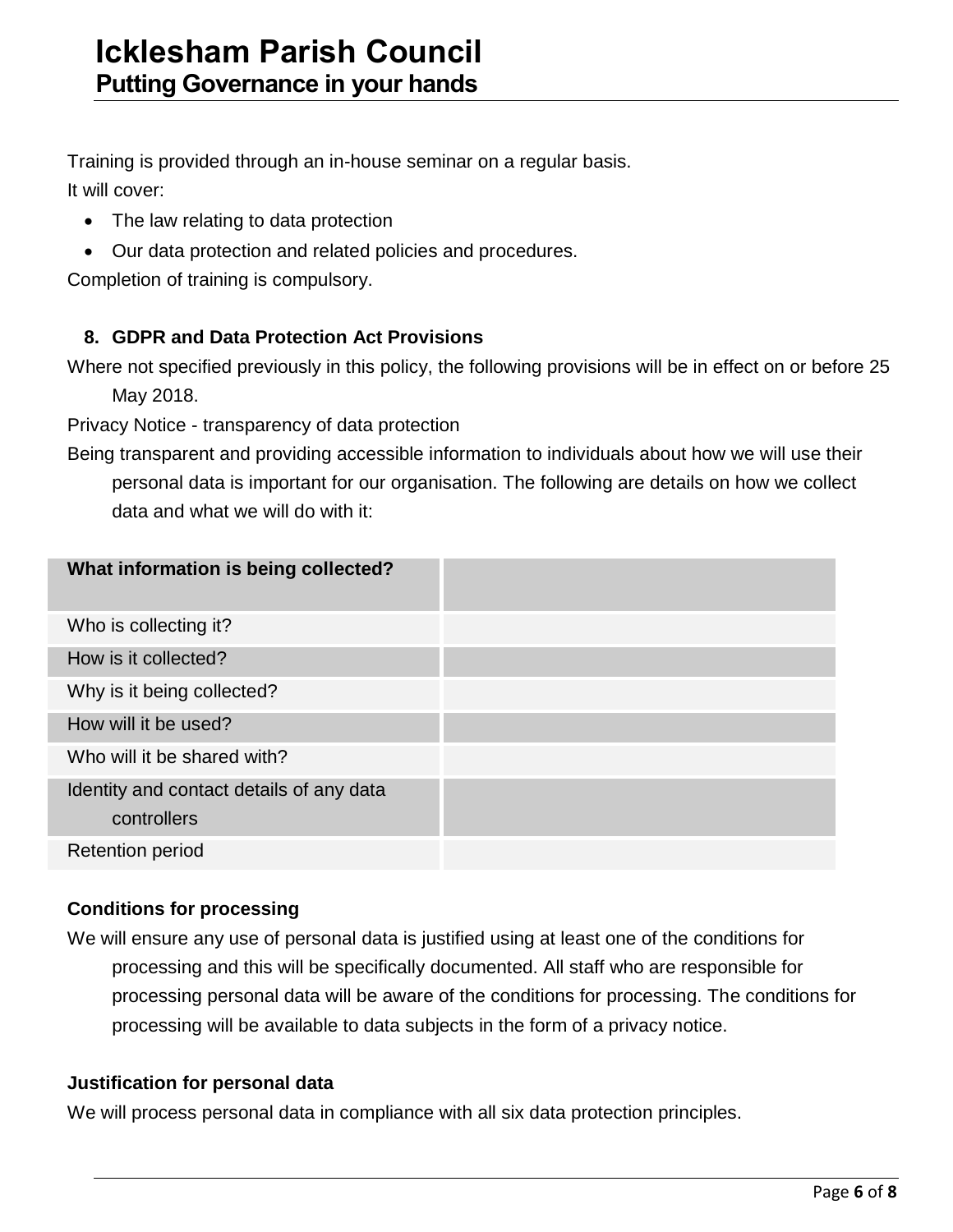We will document the additional justification for the processing of sensitive data and will ensure any biometric and genetic data is considered sensitive.

## **Consent**

The data that we collect is subject to active consent by the data subject. This consent can be revoked at any time.

# **Criminal record checks**

Any criminal record checks are justified by law. Criminal record checks cannot be undertaken based solely on the consent of the subject.

## **Data portability**

Upon request, a data subject should have the right to receive a copy of their data in a structured format. These requests should be processed within one month, provided there is no undue burden and it does not compromise the privacy of other individuals. A data subject may also request that their data is transferred directly to another system. This must be done for free.

# **Right to be forgotten**

A data subject may request that any information held on them is deleted or removed, and any third parties who process or use that data must also comply with the request. An erasure request can only be refused if an exemption applies.

## **Privacy by design and default**

- Privacy by design is an approach to projects that promote privacy and data protection compliance from the start. The DPO will be responsible for conducting Privacy Impact Assessments and ensuring that all IT projects commence with a privacy plan.
- When relevant, and when it does not have a negative impact on the data subject, privacy settings will be set to the most private by default.

## **Data audit and register**

Regular data audits to manage and mitigate risks will inform the data register. This contains information on what data is held, where it is stored, how it is used, who is responsible and any further regulations or retention timescales that may be relevant.